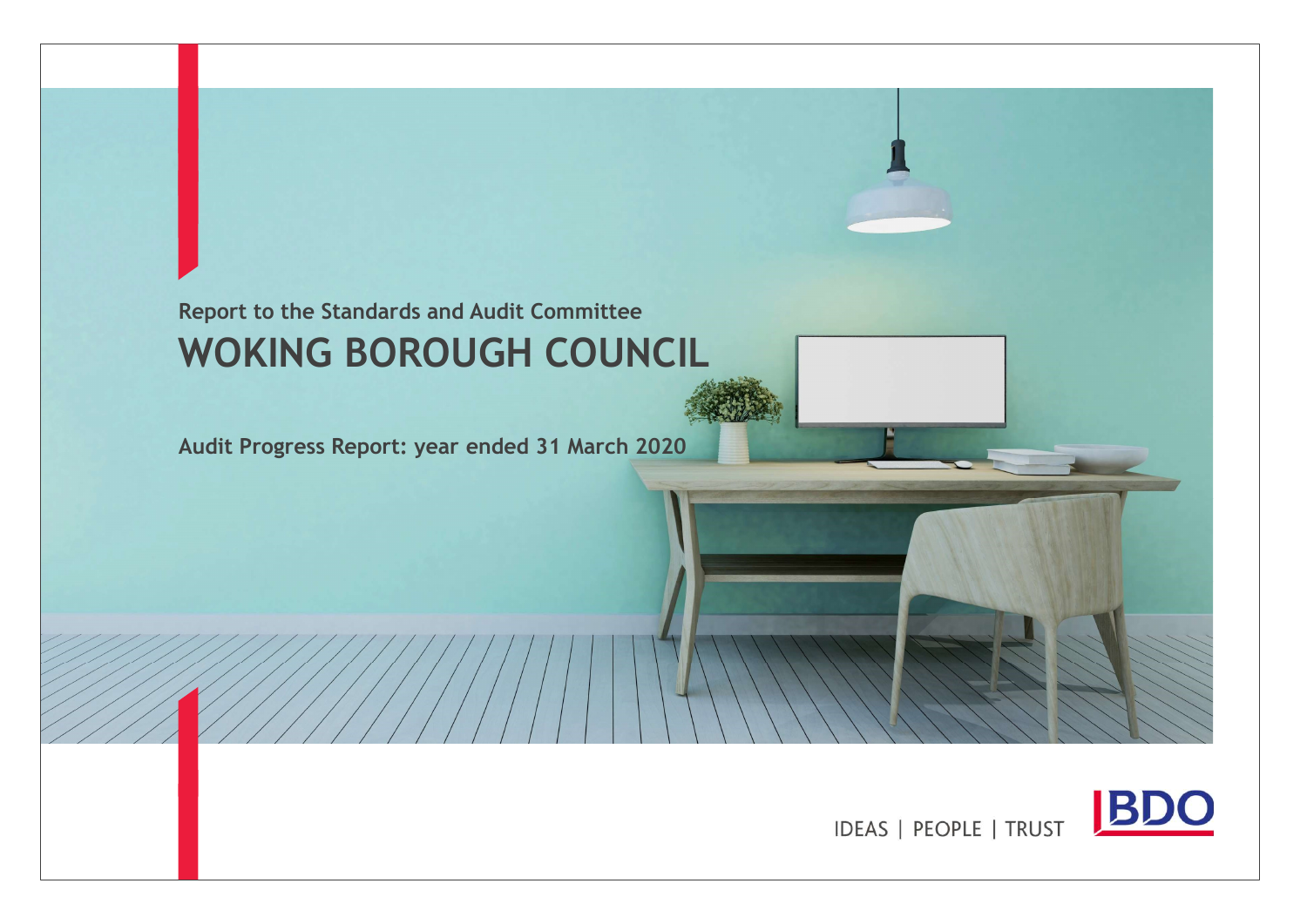## over the state of the **OVERVIEW** in the state of the state of the state of the state of the state of the state of the state of the state of the state of the state of the state of the state of the state of the state of the

## **Contents**

Progress Update

On the following pages we have provided an update to the Audit Progress Report we presented to the meeting of the Standards and Audit Committee Overview **Example 2022.** This report is an integral part of our communication strategy with you, a strategy which is designed to ensure effective two **OVERVIEW**<br>
On the following pages we have provided an update to the Audit Progress<br>
Report we presented to the meeting of the Standards and Audit Committee<br>
on 3 March 2022. This report is an integral part of our communic **OVERVIEW**<br>
On the following pages we have provided an update to the Audit Progress<br>
Report we presented to the meeting of the Standards and Audit Committee<br>
on 3 March 2022. This report is an integral part of our communic

Since the last meeting of this Committee, we continue to make progress on the audit of the Council's single entity financial statements. On pages 4 and 5, we have highlighted those areas that were previously noted as outstanding, and on which our testing is now complete. We have scheduled a meeting with the Director of Finance to discuss the detailed findings from our audit work for 4 May 2022.

There does, however, remain some work outstanding on the significant risk areas, as noted in our previous report to the Committee. The most significant of these includes:

- There does, however, remain some work outstanding on the significant risk<br>
areas, as noted in our previous report to the Council:<br>
Significant of these includes:<br>
The process of obtaining this advice, however this has not • Our consideration of the Council's legal advice in relation to its policy on its Minimum Revenue Provision. We understand that the Council are in the process of obtaining this advice, however this has not yet been provided to us. This impacts on a number of areas of our audit, including our consideration of going concern, and consideration of the Council's financial resilience (which we undertake as part of our use of resources responsibilities). and to the Countrillation of going to the control of the Countrillation<br>of the computation in the state of the control of the and the properties we have the last meeting of this Committee, we continue to make progress on<br>a
- We also need to complete our review of the work undertaken on the Council's wholly owned subsidiary companies, which were subject to recoverability of the loans made by the Council to its subsidiary's.



#### Steve Bladen

#### Engagement Director

t: 020 3860 6563 e: steve.bladen@bdo.co.uk



### Matthew Vosper

Audit Manager

t: 020 7651 1593 e: matthew.vosper@bdo.co.uk

The contents of this report relate only to those matters which came to our attention during the conduct of our normal audit procedures which are designed primarily for the purpose of expressing our opinion on the financial statements and use of resources. This report has been prepared solely for the use of the Standards and Audit Committee and Those Charged with Governance and should not be shown to any other person without our express permission in writing. In preparing this report we do not accept or assume responsibility for any other purpose or to any other person. For more information on our respective responsibilities please see the appendices.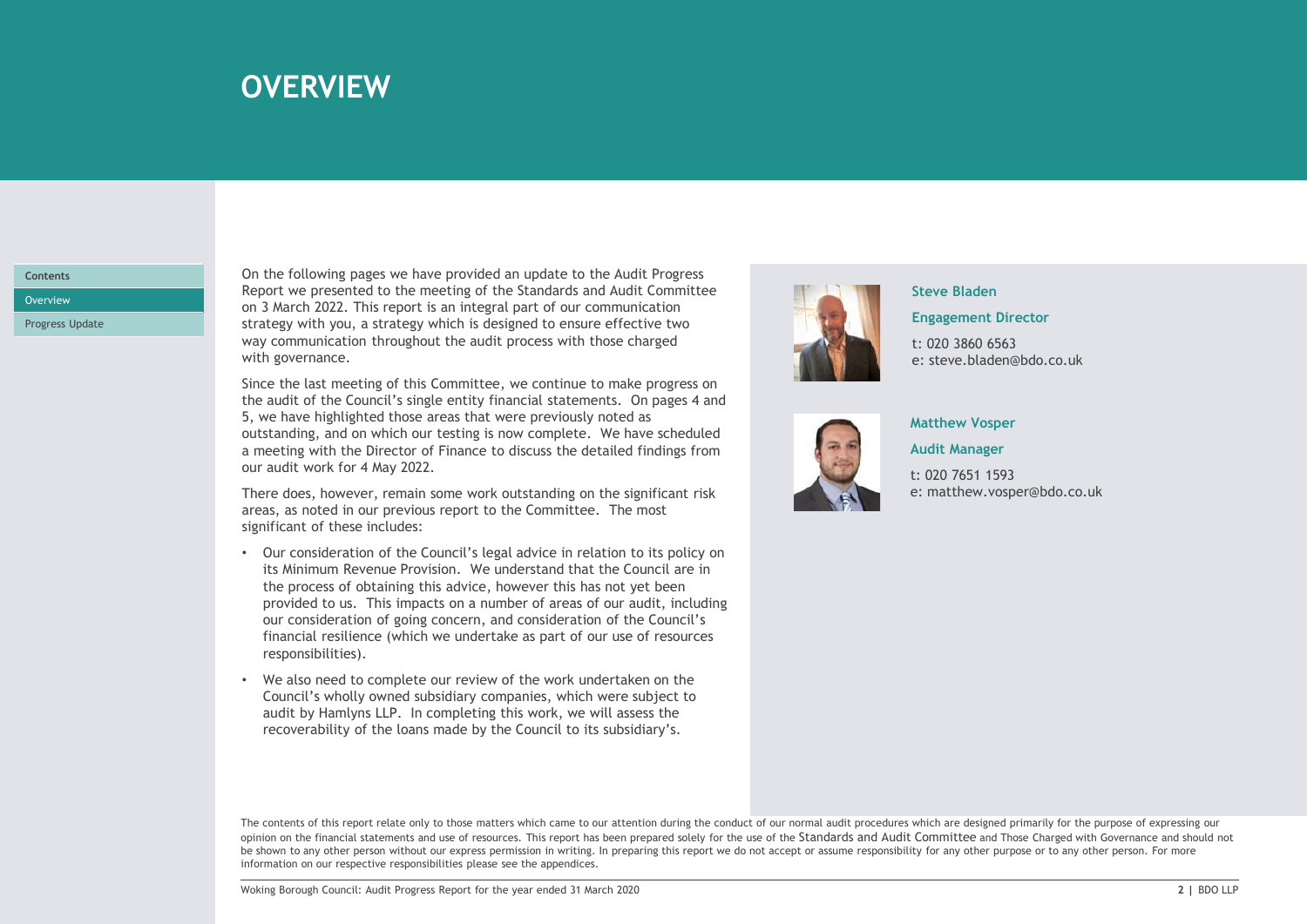## over the summary of the control of the summary summary  $\sim$  10  $\mu$  m  $\sim$  10  $\mu$  m  $\sim$  10  $\mu$  m  $\sim$  10  $\mu$

### **Contents**

Progress Update

At the conclusion of our audit we will issue an Audit Completion Report to the Audit and Standards Committee. This will set out the results of our audit of the financial statements Overview **Example 2008** Commences comprising: audit work on key risk areas, including significant and the comprision of the comprision of the comprision of the comprision of the comprision of the comprision of the comprisi estimates and judgements made by management, critical accounting policies, any significant deficiencies in internal controls, and the presentation and disclosure in the financial statements.

> In the meantime if you would like to discuss any aspects in advance of, or subsequent to, the meeting we would be happy to do so.

We would also like to take this opportunity to thank the management and staff of the Council for the co-operation and assistance provided to date.

Steve Bladen 27 April 2022

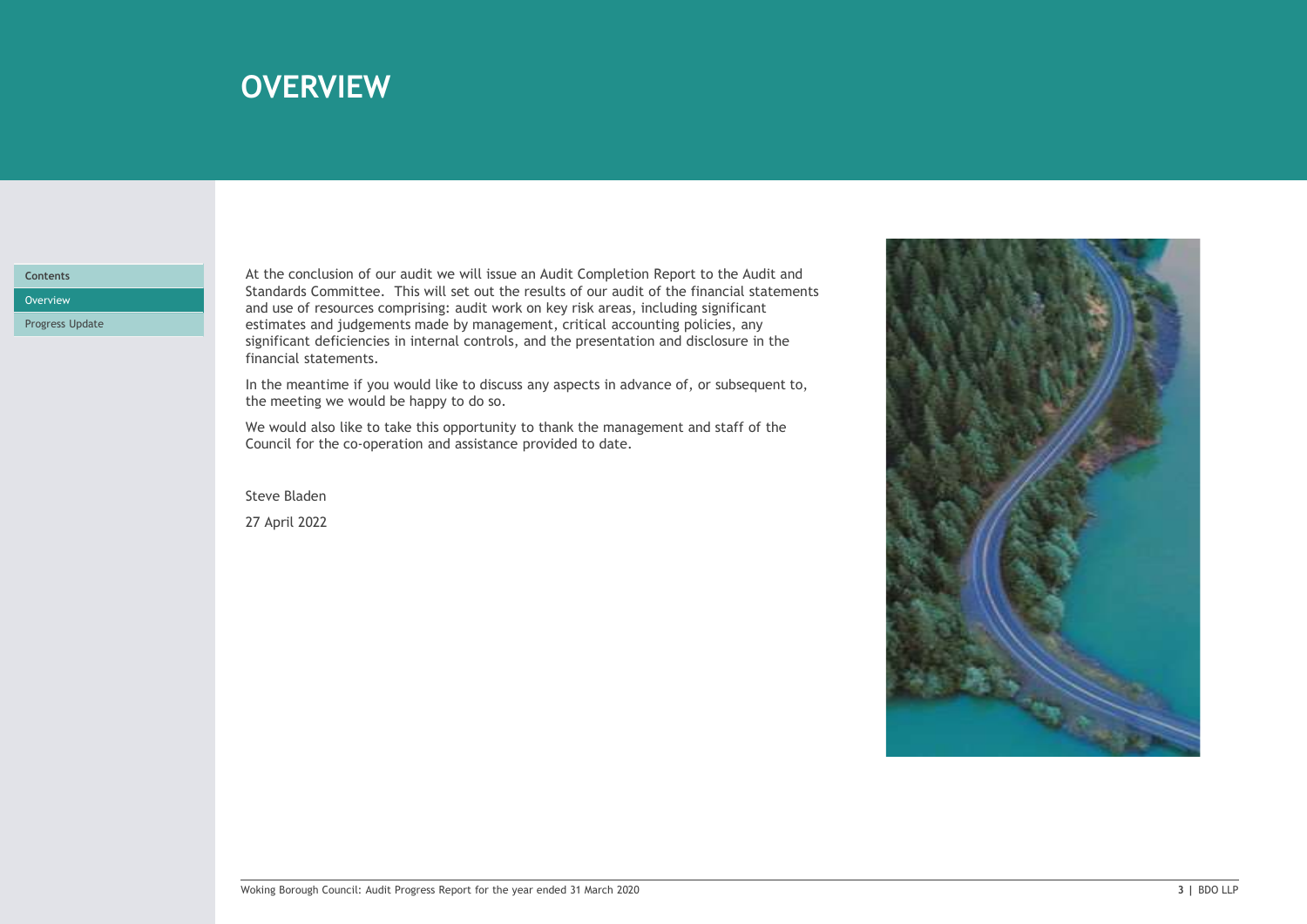## PROGRESS UPDATE

#### Contents

Progress Update

### Work substantially completed

• PROGRESS UPDATE<br>
• Investmentially completed<br>
• Investments<br>
• Investments<br>
• Investments<br>
• Investments<br>
• Investments<br>
• Investments<br>
• Investments<br>
• Investments<br>
• Investments<br>
• Investments<br>
• Investments<br>
• Interes • PROGRESS UPDATE<br>
• Accrued interest on receivables and the following areas is now substantially complete. Items highlighted in blue<br>
• Investments<br>
• Acset existence<br>
• Accrued interest income receivables and<br>
• Sample t • **PROGRESS UPDATE**<br>• Sample testing ompleted<br>• Sample testing areas is now substantially complete. Items highlighted in blue<br>• Growth on the following areas is now substantially complete. Items highlighted in blue<br>• Inves • Constantially completed<br>
• Grant Substantially completed<br>
• Grant receiving areas is now substantially complete. Items highlighted in blue<br>
• Exercuted increase our last update to this Committee.<br>
• Asset existence<br>
• C FORMED SUPPAIL<br>
Fork substantially completed<br>
een completed since our last update to this Complete. Items highlighted in blue<br>
een completed since our last update to this Committee.<br>
• Investments<br>
• Concert income receive <table>\n<tbody>\n<tr>\n<th>Ork substantially completed</th>\n<th>Ork</th>\n<th>substantially completed</th>\n</tr>\n<tr>\n<td>Ork on the following areas is now substantially complete. Items highlighted in blue<br/>een completed since our last update to this Committee.</td>\n</tr>\n<tr>\n<td>• Invertments</td>\n<td>• Asset existence</td>\n</tr>\n<tr>\n<td>• Acreud interest on receivables and</td>\n<td>• Depreciation</td>\n</tr>\n<tr>\n<td>• its expected increase</td>\n<td>• Asset distance</td>\n</tr>\n<tr>\n<td>• Some testing of credit notes</td>\n<td>• Asset distance</td>\n</tr>\n<tr>\n<td>• a more interesting class</td>\n<td>• Asset discussed</td>\n Fork substantially completed<br>
Fork on the following areas is now substantially complete. Items highlighted in blue<br>
een completed since our last update to this Committee.<br>
• Investments<br>
• Cut of testing of credit notes <table>\n<tbody>\n<tr>\n<th>York substantially completed</th>\n<th>Work substantially completed</th>\n</tr>\n<tr>\n<td>fork on the following areas is now substantially complete. Items highlighted in blue</td>\n</tr>\n<tr>\n<td>even completed since our last update to this Committee.</td>\n<td>Asset existence</td>\n</tr>\n<tr>\n<td>• According interest on received</td>\n<td>Asset instance</td>\n</tr>\n<tr>\n<td>• Ascreted interest on received</td>\n<td>Asest asr</td>\n</tr>\n<tr>\n<td>• Converving</td>\n<td>• Asset distance</td>\n</tr>\n<tr>\n<td>• Converving</td>\n<td>• Asset distance</td>\n</tr>\n<tr>\n<td>• Forowings</td>\n<td>• A Fork substantially completed<br>
Fork on the following areas is now substantially complete. Items highlighted in blue<br>
een completed since our last update to this Committee.<br>
• Asset existence<br>
• Accrued interest income Fork substantially completed<br>
Fork on the following areas is now substantially complete. Items highlighted in blue<br>
even completed since our last update to this Committee.<br>
• Investments<br>
• Accrued interest in creeivabl For the following areas is now substantially complete. Items highlighted in blue<br>
even completed since our last update to this Committee.<br>
• Journalist Committee and the control of the committee of the control of the commi Work on the following areas is now substantially complete. Items highlighted in blue have Overview been completed since our last update to this Committee.

- 
- interest income received
- 
- 
- 
- 
- 
- expenditure
- 
- 
- expenditure items not tested elsewhere
- 
- 
- 
- 
- 
- 
- 
- 
- 
- 
- 
- 
- 
- 
- 
- exampleted since our last update to this Committee.<br>
 Asset existence<br>
 Accrued interest income receivables and<br>
 Depreciation<br>
 Sample testing of credit notes<br>
 Sample testing for credit notes<br>
 Caset disclosure not income and expenditure testing, system reconciliations, disclosures in the accounts)
	-
	-
- Capital commitments **•** Repairs and maintenance
	-
	-